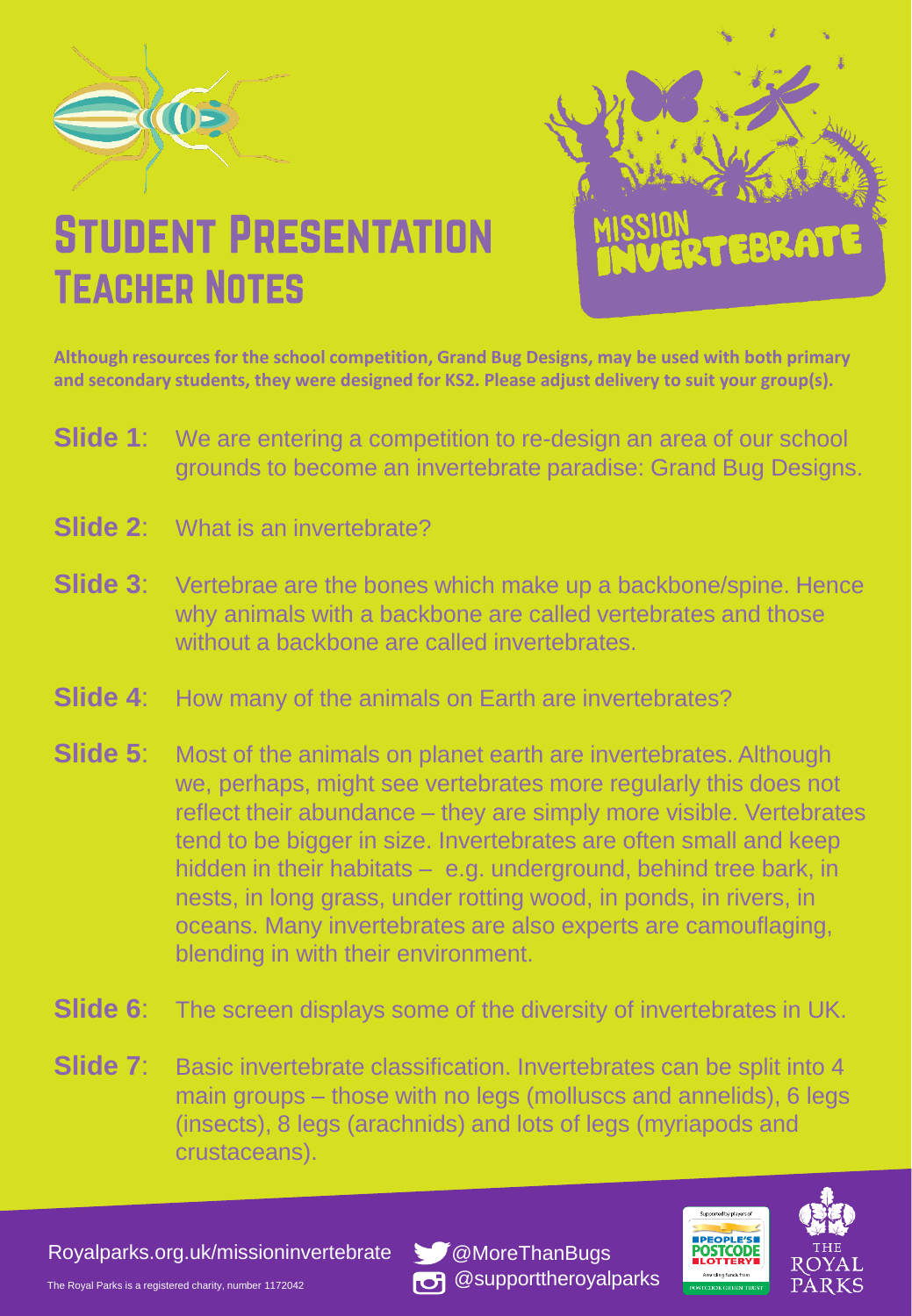



## **STUDENT PRESENTATION TEACHER NOTES**

## **Slide 8:** We wouldn't be able to survive without invertebrates. They:

**POLLINATE** (pictured: bumble bee; peacock butterfly; hoverfly; soldier beetle)

- Pollination is the transfer of pollen from one flower to another flower of the same species. This results in fertilisation and seeds are made.
- Many invertebrates do this inadvertently when feeding on nectar and pollen at flowers. Bees, butterflies, moths, flies (especially hoverflies) and beetles are common pollinators.
- Invertebrates pollinate many of the crops we eat. We wouldn't have apples, pears, coffee or chocolate without invertebrate pollinators.

**RECYCLE** (pictured: pill woodlouse; springtail; slug; millipede)

- Detritivores help break down particles and recycle nutrients in rotting plant and animal material, by eating it.
- Common detritivores are woodlice, springtails, slugs, millipedes and earthworms. They are found in any environment with dead organic matter.
- Without them, dead organic matter would pile up and the world would not be a very pleasant place to live in.

**FOOD SOURCES** (pictured: harvestman; snail; ant; cricket)

- A food chain is the order of transfer of food energy from one organism to another in an ecosystem. Energy flows up a food chain from lower to higher trophic levels. Within an ecosystem there will be many food chains that overlap and interconnect, forming a complex food web.
- Invertebrates are a critical part of food webs, representing a source of food for many animals.
- The complexity of food webs means that they can be very fragile and need to be maintained in order to stay balanced. Without invertebrates in food webs, they'd fall apart.

Royalparks.org.uk/missioninvertebrate \@MoreThanBugs